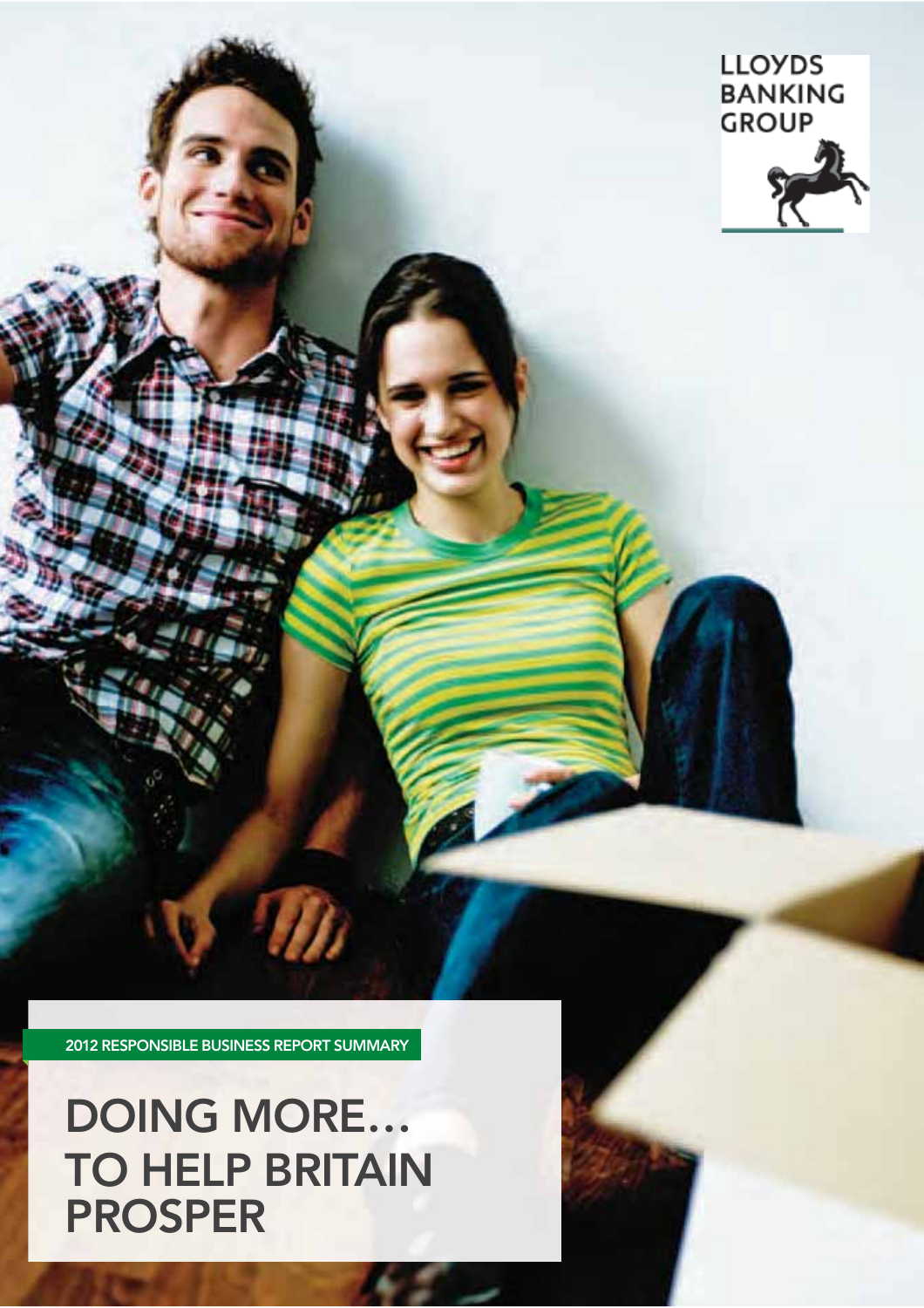# OUR VISION

We take responsible business very seriously because we know that the impact we can have on people's lives is enormous. We want to be recognised as a responsible business, but it is a journey. While we are making great progress, we still have more to do.

I'm pleased about our progress in responsible business during the past year. We have a clear responsible business strategy and targets that align with the strategy of the bank.

In essence, we are trying to do the right thing, based on the right judgements. Being legal is not enough. There is the right way to do things and the wrong way to do things. For us, what is important is that our choices meet the test of morality.

Our purpose is to help Britain prosper across the UK's households, businesses and communities. This is a vision that we are already starting to bring to life.

*António Horta-Osório Chief Executive of Lloyds Banking Group*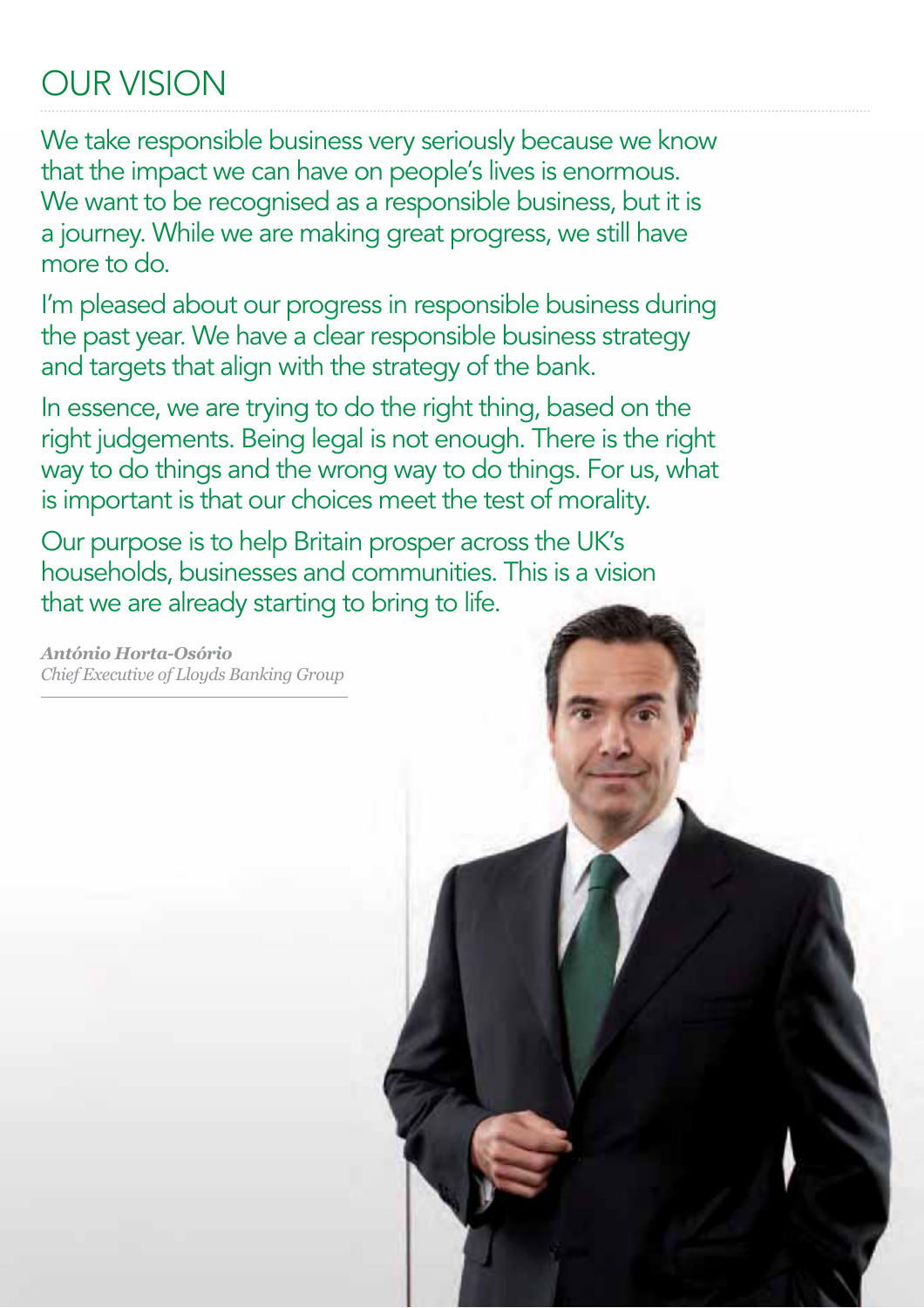# **INTRODUCTION**



### **Introduction**

As Chair of the Responsible Business Steering Group, I am delighted to introduce this summary of our Responsible Business report for 2012. This is a taster of our progress and the full report, available on our website, is our year in review which more fully documents our journey to become a leader in responsible business.

## **Responsibility inside the Group**

During 2012, we did more to embed and monitor responsible business across the Group. The Steering Group is now comprised of representatives from all of our business units and functions, including Board level involvement. These senior representatives are able to guide their individual business units to implement the responsible business approach among colleagues, supported by the Codes of Responsibility. In 2012, we also invested a lot of energy into reinforcing our governance structures – a vital building block to strengthen our reputation in this space.

We've also been working to make responsible business more connected with our overall business strategy and our day-to-day work. This is so it resonates more clearly inside the business. We have successfully elevated the discussion around responsible business to link it to our strategy, and asking ourselves how responsibility can help us be the best bank for customers.

Our responsible business strategy supports our Grouplevel ambitions by focusing on doing more in the areas where we can make the biggest difference across the UK. In 2012, we reviewed and redefined our focus across households, businesses and communities.

## **Helping Britain prosper**

Over the coming year, we want our customers and other stakeholders to see the work we are doing. It's my hope that when a customer walks into a branch, or an employee says that they work for Lloyds Banking Group, they feel pride and a connection with a bank that passionately believes in being responsible.

We've a strong tradition that stems from the banking basics – of lending and taking deposits; of helping to fund industry; and looking after our customers' financial health. It is this tradition that built our strong brand and it's where we're returning to, responsibly, to become the best bank for customers.

#### *Anita Frew*

*Non-Executive Director, Lloyds Banking Group and Chair, Responsible Business Steering Group*



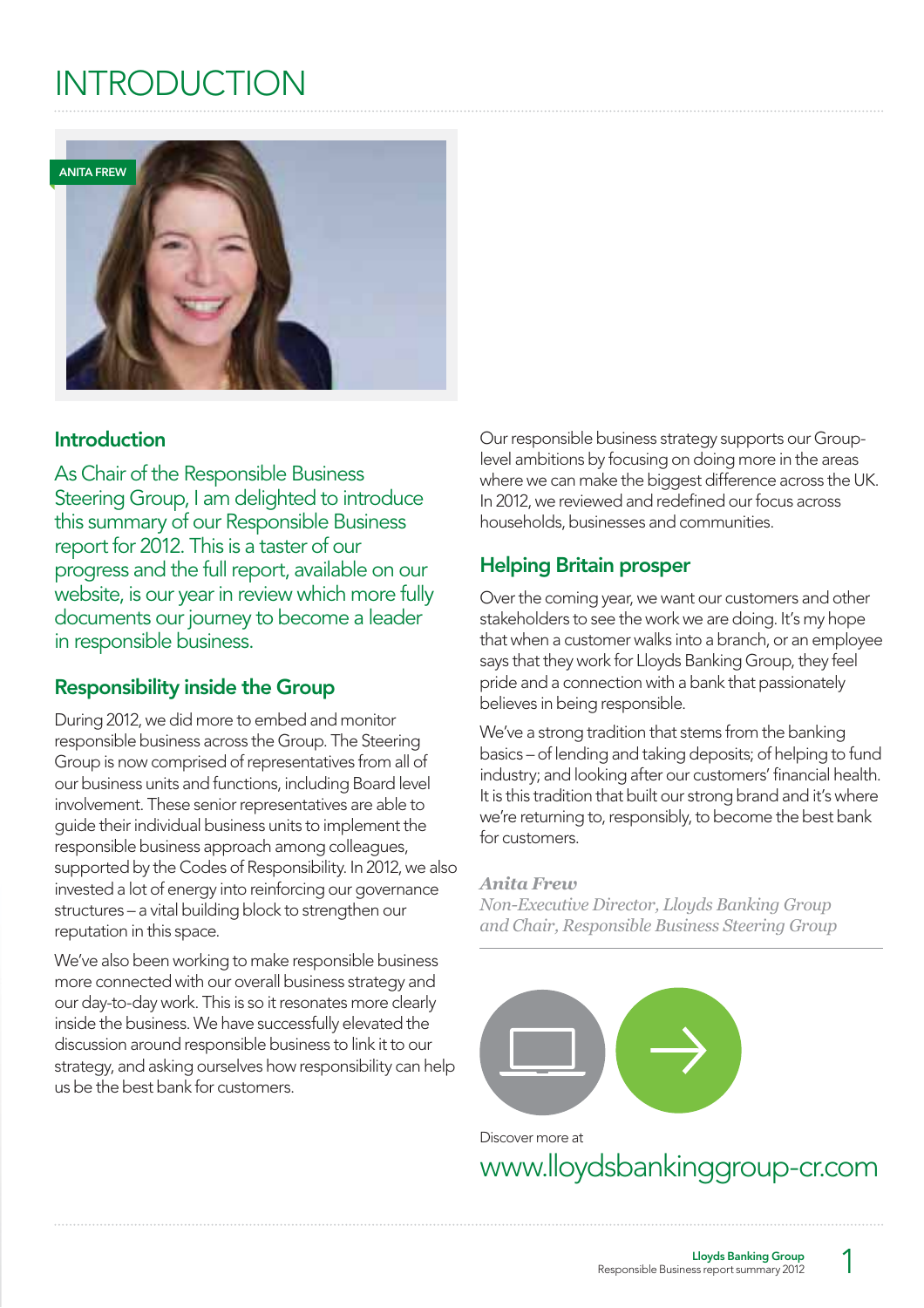# WHERE WE MAKE A DIFFERENCE

As a bank, we have to balance the needs of our customers with the needs of our other stakeholders. In 2012, we reviewed and redefined our focus to do more across the UK's households, businesses and communities.

# **Doing more for...**



We're helping generations of customers across the UK's households to feel secure about the future by offering the right financial products at the right time that look after their financial health.



We ensure that businesses, small and large, have access to the advice or funding they need to grow and thrive. In 2012, we increased our support for start-ups, social enterprises and small to mediumsized businesses (SMEs).



*We're making banking accessible to UK households. In 2012, we enhanced mobile banking, made a commitment to longer branch opening hours, and launched new services to support -* 



www.lloydsbankinggroup-cr.com/uk-households



*Small to medium-sized businesses are the lifeblood and engine of the UK economy. We are committed to growing this market and supporting 100,000 new SMEs to start in 2013.*



www.lloydsbankinggroup-cr.com/uk-businesses



We want to make a sustained and positive contribution to the communities in which we operate; supporting activities with outcomes that result in education, employability or enterprise. In 2012, we invested £85m- across the UK's communities.



*We're currently measuring the impact that we have in communities. This will define our focus, moving forward, to achieve the most impact that matches with our skills.*



◆ Independently assured

Discover more at www.lloydsbankinggroup-cr.com/uk-communities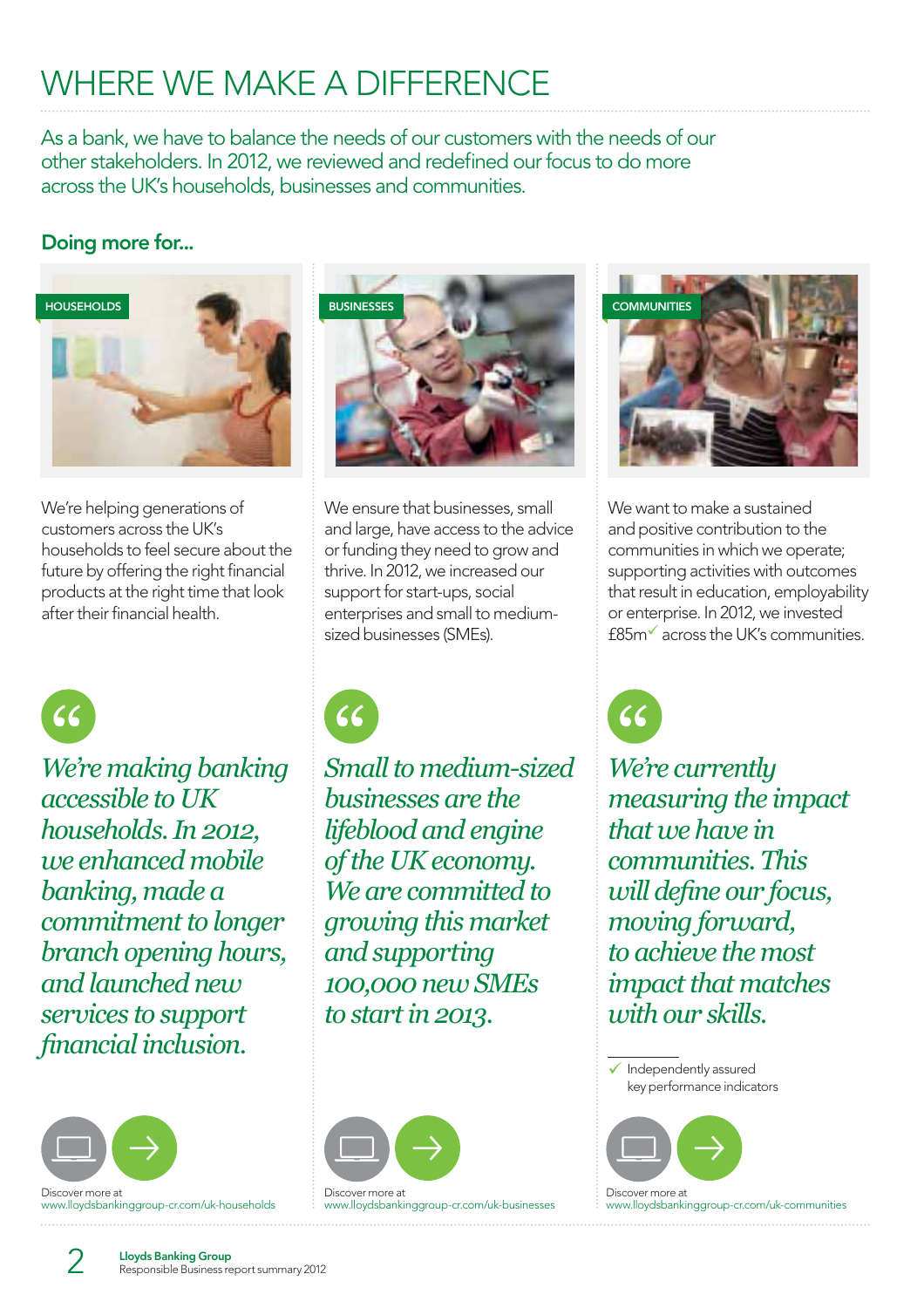**2012 HAS BEEN A YEAR OF FURTHER STRENGTHENING OUR RESPONSIBLE BUSINESS FOUNDATIONS, TO BE BOTH PART OF THE GROUP'S BUSINESS STRATEGY AND PART OF OUR COLLEAGUES' DAY-TO-DAY ACTIVITIES**

#### **Our approach**

As the UK's largest retail and commercial bank, we can do more than any of our peers to help Britain prosper. Our vision is to do more to add societal value in the areas most closely connected to our products and services, and to create a business our stakeholders are proud of long into the future.

We do this in line with the Group's values – putting customers first, keeping it simple, and making a difference together – in order to be the best bank for customers. We know that proud colleagues will work harder for our customers, bringing greater returns for our shareholders.

Our responsible business strategy supports these Group-level ambitions by focusing on doing more in the areas where we can make the biggest difference across UK households, businesses and communities. We do this under the banner of Doing More, which reflects our journey to be recognised as a leader in responsible business.

### **Our responsible business strategy**

The responsible business strategy is aligned to our core business strategy – being the best bank for customers – and aims to put Lloyds Banking Group in a leadership position in the UK. We also want to stand out as a bank that is trusted and recognised in the community as helping Britain prosper.

To meet this goal, our responsible business strategy sets and delivers Group wide KPIs and targets.

## **Further development of our responsible business targets**

We currently monitor our responsible business progress and performance against these five pillars of responsible business:

- $\bullet$  put customers at the heart of our business
- $\bullet$  be a great company to work for
- $\bullet$  invest in communities to help them prosper and grow
- $\bullet$  work to continually reduce our environmental impact
- **O** work responsibly with our external stakeholders

These pillars underpin the Codes of Responsibility, which guide how we operate as a business and define ethical behaviour among colleagues and suppliers.

In 2012 we refreshed our previous Code of Business Conduct with two new Codes, called the Code of Business Responsibility and the Code of Personal Responsibility. The Codes set common foundations for responsible behaviour across the Group, among colleagues and suppliers. The Codes of Responsibility take account of the material issues facing our business and hold us to high standards concerning our engagement with society and the environment.

However, we want to go further. During 2012, we have been working to create a 'responsible business scorecard' that will mark the bank against its responsible business targets. This ties in with the 'helping Britain prosper' metrics that we are developing which will assess, externally, how the bank is contributing to helping Britain prosper, across households, businesses and communities. Our 2013 Responsible Business report will include measures against these new metrics.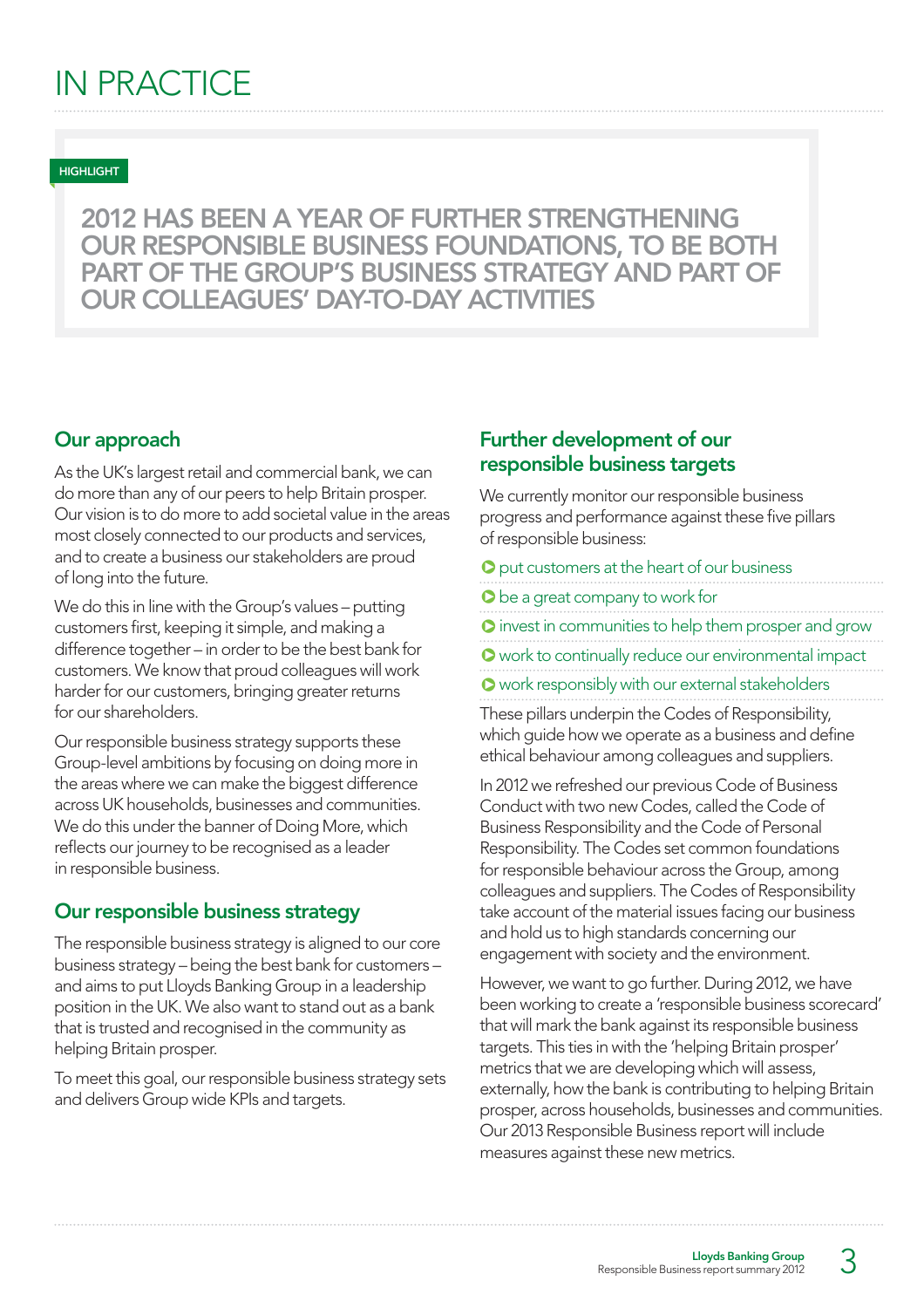# **DOING MORE FOR OUR CUSTOMERS**

#### **CASE STUDY**

HEADING

Our Local Lend a Hand mortgage scheme partners with local councils to support first-time buyers and help get the housing market moving again. The partnership helps those who are struggling to raise the deposit needed to purchase a home. To date, more than 1,100 first-time buyers have bought a home, with almost £125m lent in mortgages.



Discover more at www.lloydsbankinggroup-cr.com/responsibility-report/customers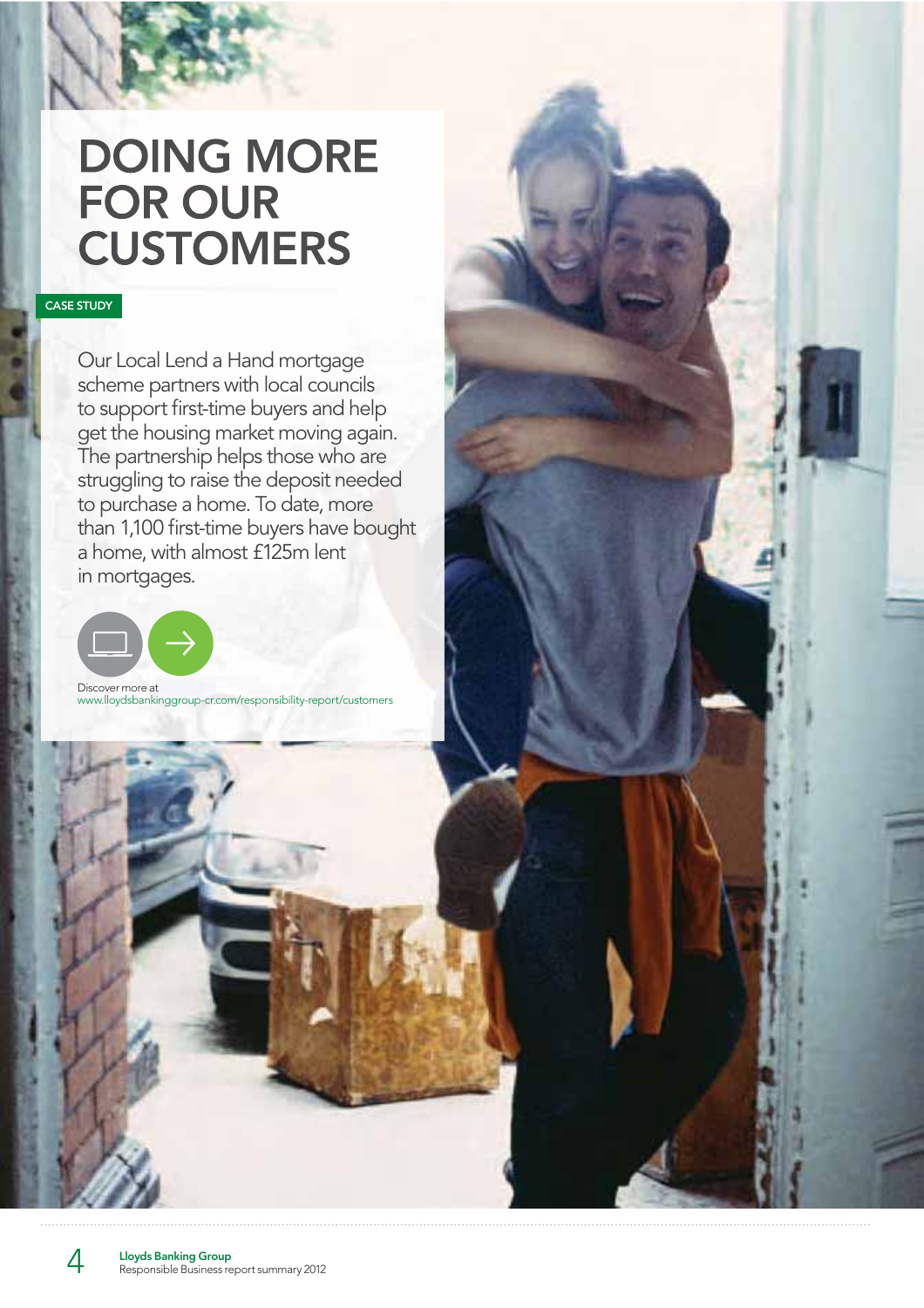# **WE'VE COMMITTED TO LEND £6.5BN IN 2013 TO 60,000 FIRST-TIME BUYERS**

Our vision as a business is to become the best bank for customers, which we believe can help Britain prosper and deliver strong, stable and sustainable returns for our shareholders. With over 30 million customers, we do more than many other banks to make a difference in the UK's households, businesses and communities. In line with what our customers tell us, we believe offering great service and products are central to how we define a responsible bank.

### **How we are doing more for customers**

In 2012, we worked hard to make banking more accessible. This resulted in an extension of mobile banking services; a commitment to longer branch opening hours; and providing better services to support financial inclusion.

We've invested heavily to improve our products and services, in line with our goals of creating a simpler and more agile organisation.

Supporting SMEs, social enterprises and larger businesses will also contribute to a prosperous UK economy.

### **2012 highlights**

Our responsible business approach has led to us doing more for customers in 2012 by:

- **O** supporting 120,000 new small and medium sized businesses to start up in 2012, helping a total of 350,000 businesses in three years
- **Q** adding mobile and voice recognition technologies to guide customer calls to the right services
- **O** simplifying processes to make things more straightforward from a customer perspective
- **O** making significant headway among our high street brands to achieve their highest ever NPS scores for customer satisfaction
- **D** interviewing 50,000 customers a month as part of our customer insights activity
- **O** deploying a rapid response vehicle service during severe flooding incidents to better support our insurance customers

#### **Doing more in 2013**

Our vision challenges us to be the best bank for customers. In 2013, we've publicly committed to the following to make this happen:

q lend £6.5bn in 2013 to 60,000 first-time buyers

**C** reduce complaints to 1.0 complaints per 1,000 accounts (compared to 1.1 in the second half of 2012)

**D** help a further 100,000 new businesses start-up in 2013



Discover more at www.lloydsbankinggroup-cr.com/responsibility-report/custor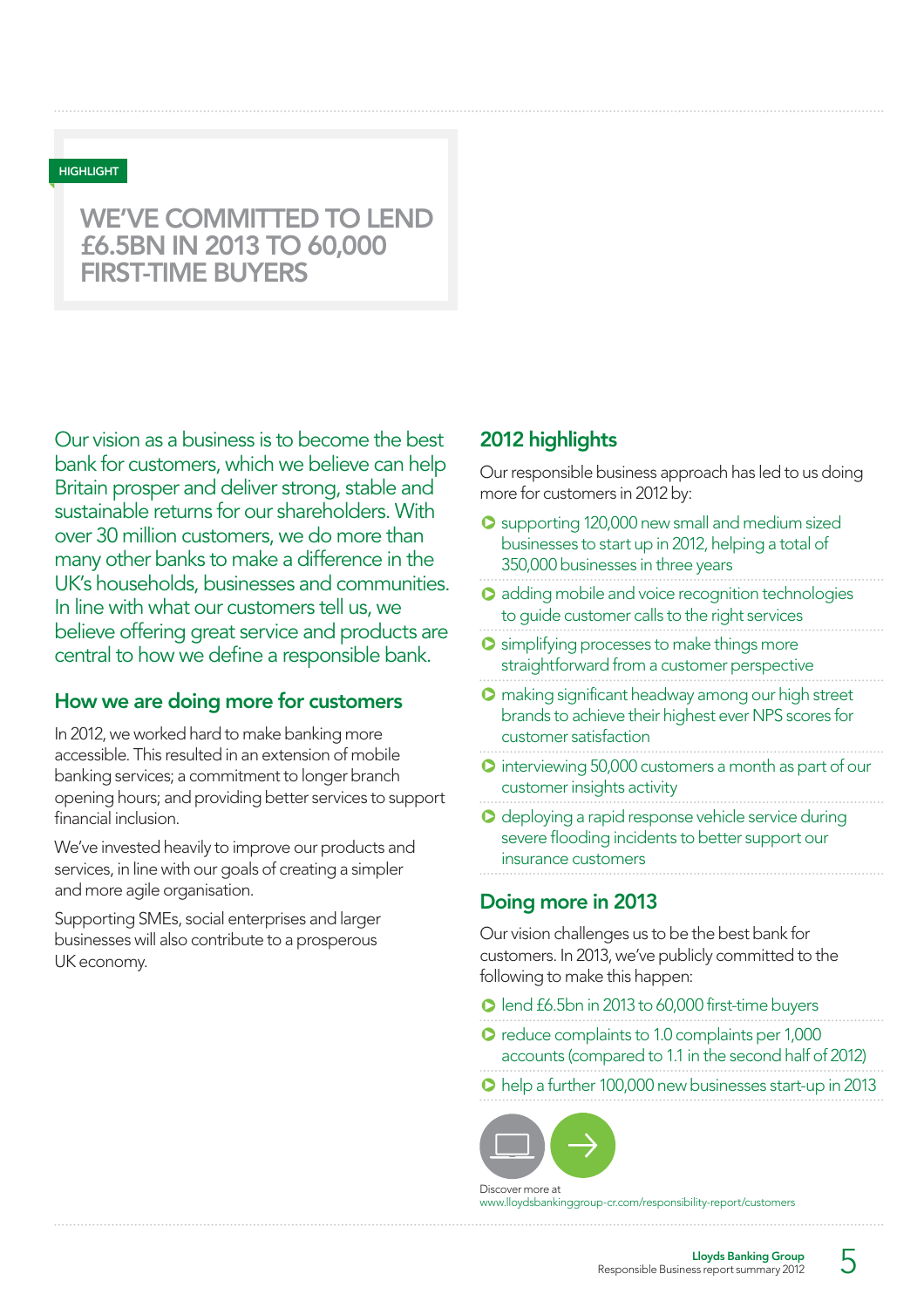# **DOING MORE FOR OUR COLLEAGUES**

#### **CASE STUDY**

Footprints in the Snow is a colleague programme that showcases the path of the Group's most senior women, providing footprints and stepping stones for other women to follow and succeed. This programme is led by some of the Group's most senior female colleagues.



www.lloydsbankinggroup-cr.com/responsibility-report/colleagues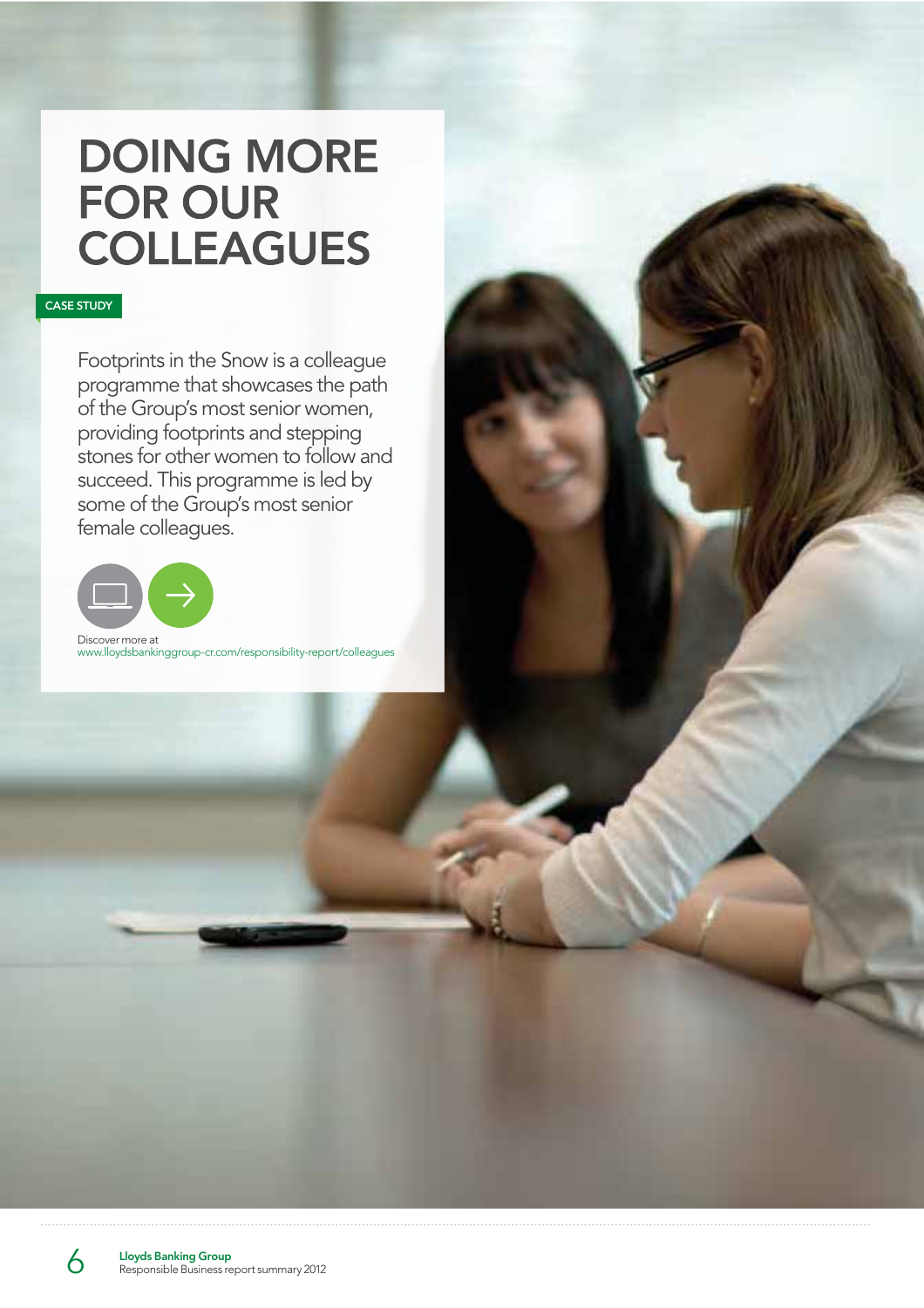# **ONE IN THREE COLLEAGUES REGISTERED TO VOLUNTEER IN 2012**

Our colleagues do more to put customers first, to deliver a service that will make us the best bank for customers. We have around 90,000 colleagues across the bank and each of them plays an important role in building trust among our customers and the UK's communities.

### **How we are doing more for colleagues**

Our colleagues connect us to our customers. It's vital that we recognise and celebrate the contribution each can make to improve our business, and offer them the opportunity to grow and learn throughout their career.

In return, we need colleagues to help us uphold the highest standards, as set out in our Codes of Responsibility. Colleagues are also the impetus of our Sustainability Network, focused on reducing our environmental footprint. They are fundamental to our employee volunteering programme, which attracted around one in three of our people in 2012.

All of this helps colleagues to feel valued, recognise our purpose, and build pride in the bank.

### **2012 highlights**

In 2012, we helped colleagues to do more by:

- q increasing participation of volunteering to one in three colleagues, encouraged by our partnership with London 2012 Olympic and Paralympic Games
- **O** giving 250 colleagues the opportunity to be an Olympic Torchbearer for London 2012
- $\bullet$  establishing a taskforce on agile working, headed by the Group's Chairman, Sir Winfried Bischoff
- **Q** exceeding our commitment to meet the Lord Davies recommendation of 25 per cent female representation on the Board – with 27 per cent female representation
- **O** delivering internal leadership development programmes for over 3,000 managers

#### **Doing more in 2013**

We want to be the best bank for colleagues. We have committed to do more for colleagues in 2013 by:

- **O** building a diverse and inclusive workforce
- **O** remaining on target to achieve 1 million colleague volunteer hours by the end of 2015 (since 2011)
- **O** expanding our National Apprenticeship Programme to 1,000 apprentices in 2013
- $\bullet$  assessing 55,000 colleagues against the Chartered Banker Professional Standard for Bankers

Discover more at www.lloydsbankinggroup-cr.com/responsibility-report/colleagues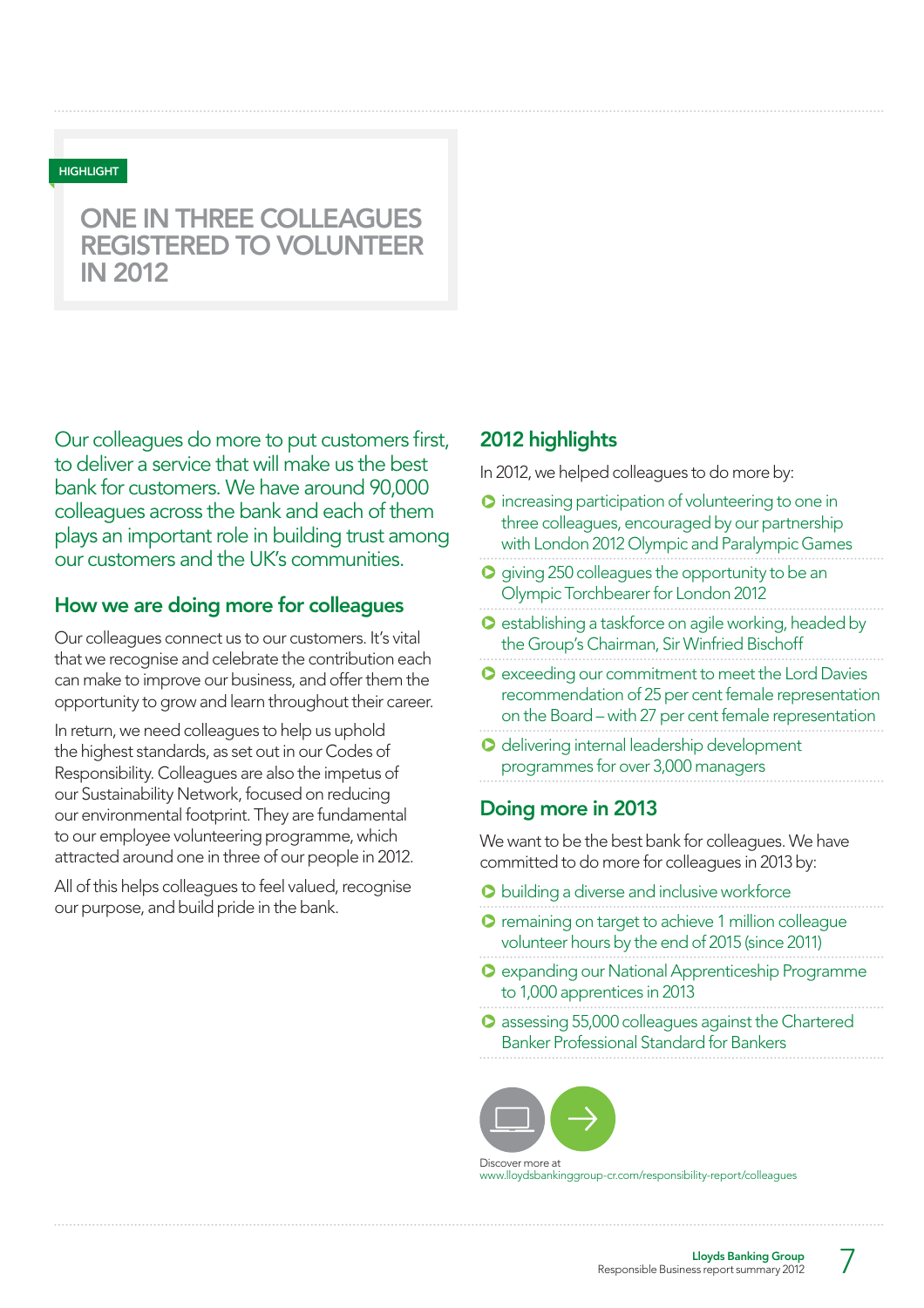# **DOING MORE FOR OUR COMMUNITIES**

#### **CASE STUDY**

Blind or partially-sighted grandparents can now read much-loved stories to their grandchildren. Funding from our Social Entrepreneurs Programme enabled blind grandmother, Eileen Finch, to produce beautifully-made classic children's books for people with visual impairments and other disabilities.



Discover more at www.lloydsbankinggroup-cr.com/responsibility-report/communities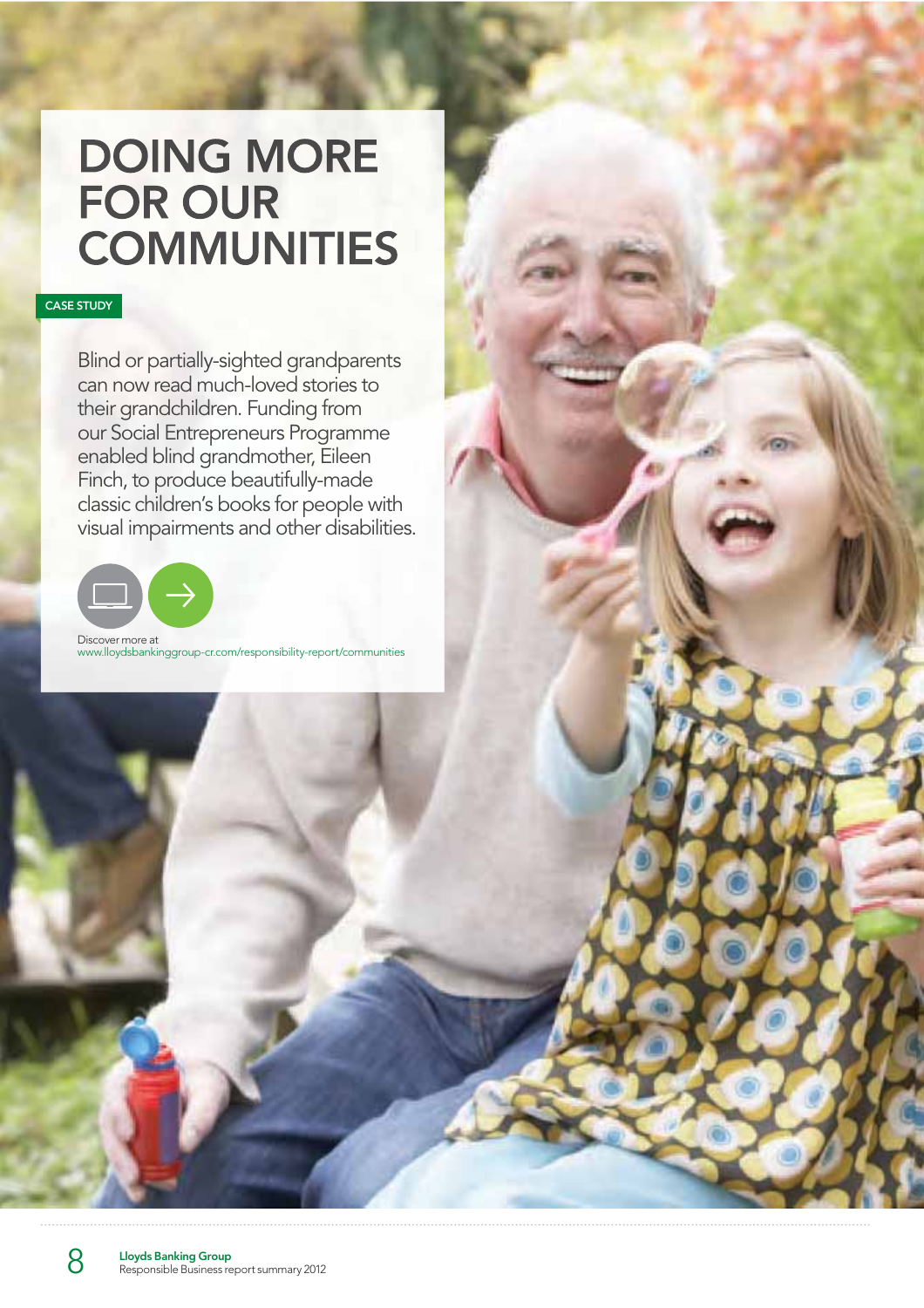**OUR WORK WITH COMMUNITIES SUPPORTS ACTIVITIES WITH OUTCOMES THAT RESULT IN EDUCATION, EMPLOYABILITY AND ENTERPRISE**

We are the UK's largest retail and commercial bank with 30 million customers and a network of branches across the UK. By doing more, we can make a long-term, positive contribution to UK communities, and help them to prosper. Our colleagues have skills and experience that can make a real difference to communities.

### **Doing more for UK communities**

Our community involvement enables us to connect to our customers and inspires our colleagues.

Our work with communities supports activities with outcomes that result in education, employability and enterprise. We can help communities with the skills of our colleagues and the bank.

Our community involvement is shared by the enthusiasm of our colleagues. For one day each year, every colleague can volunteer for an organisation in their local community.



www.lloydsbankinggroup-cr.com/responsibility-report/communities

## **2012 highlights**

In 2012, we made a difference to the UK's communities in the areas of education, employability and enterprise by:

- **O** investing £85m<sup> $\checkmark$ </sup> in communities across the UK
- $\bullet$  training 1,400 people to run money management sessions through our Money for Life programme, backed by an £8m investment between 2009 and 2014
- **O** offering 90 students places on our award-winning Lloyds Scholars programme that partners with leading UK universities, supported by our £1.6m investment
- **O** seconding 60 senior managers from the Group over three years to Business in the Community (BITC)'s Business Connectors programme

### **Doing more in 2013**

In 2013, we want to do more to help Britain's communities prosper. We've set the ambition to:

- **O** raise £2m among colleagues for our Charity of the Year partner, the Alzheimers Society and Alzheimer Scotland's Live Well Campaign, by the end of 2014
- $\bullet$  place 20 senior managers from the Group in BITC's Business Connectors programme in 2013
- $\bullet$  train a further 1,400 people to run money management sessions with Money for Life and deliver 1,500 money management workshops to vulnerable families
- $\bullet$  help over 1,300 social enterprises to start up between 2012 and 2017, under our School for Social Entrepreneurs programme

 $\checkmark$  Independently assured key performance indicators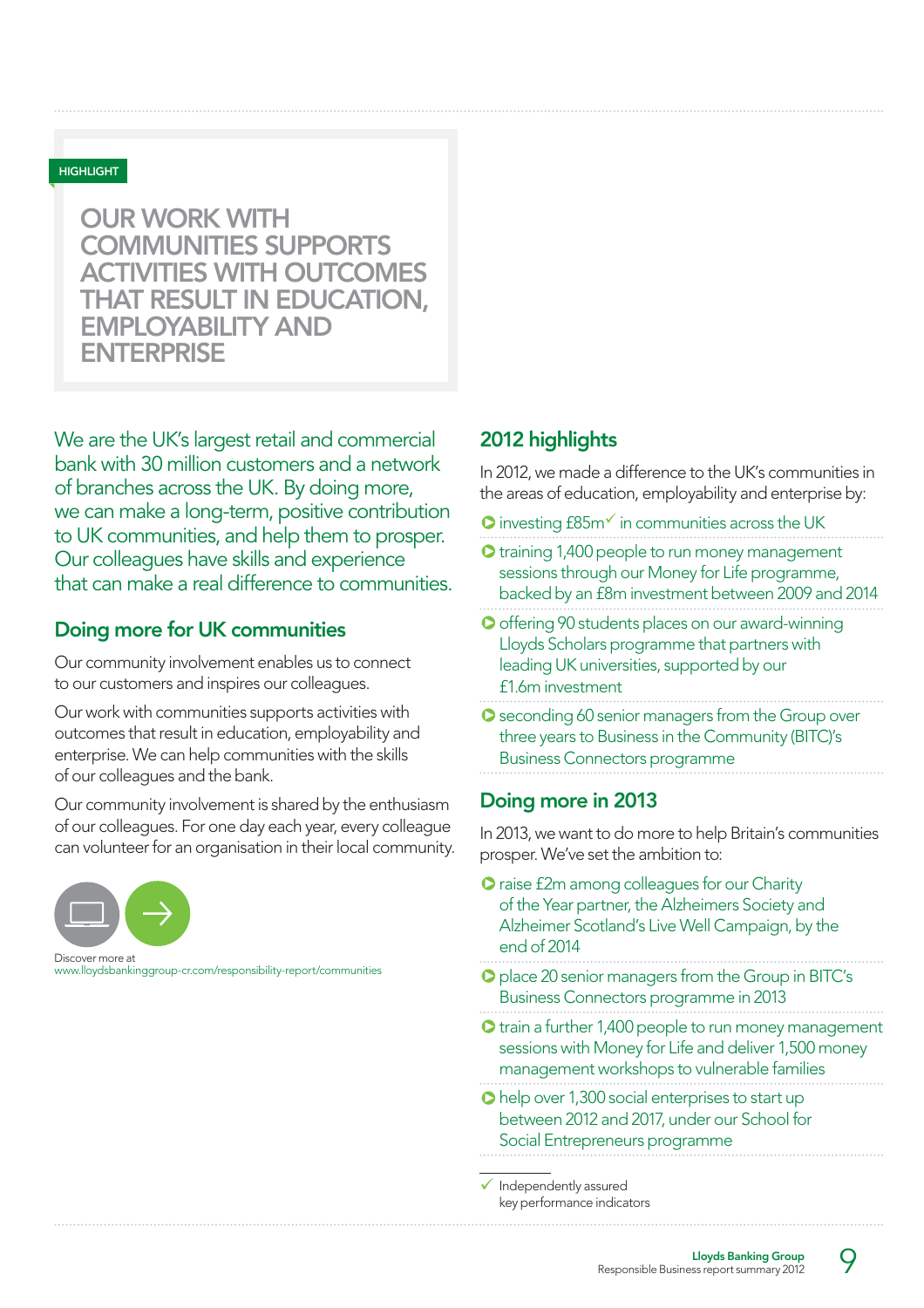# **DOING MORE FOR THE ENVIRONMENT**

#### **CASE STUDY**

We closely considered the environmental impact of our newly built data centre. Its design achieved an 'Outstanding' BREEAM rating – the tool that sets standards for best practice in sustainable building design and construction. We have also included measures to reduce the ecological impact of the site.



www.lloydsbankinggroup-cr.com/responsibility-report/environment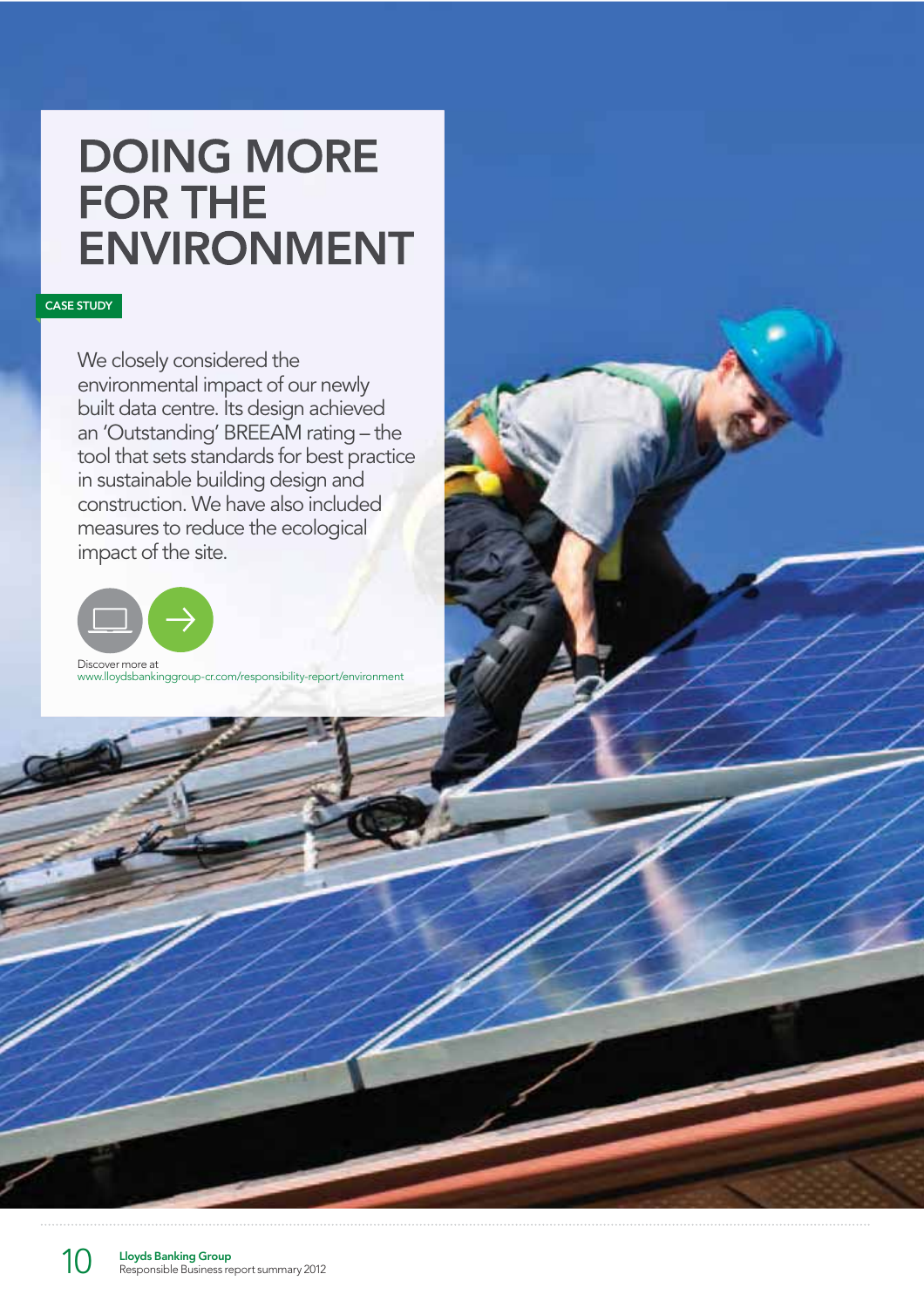# **RANKED NINTH IN THE WORLD'S GREENEST BANK 2012 BY BLOOMBERG – THE HIGHEST IN THE UK**

As a bank, we recognise the fact that financial and environmental security are intrinsically linked. A changing climate represents a risk to households, businesses and communities so, like many other businesses, we aim to tread lightly when it comes to our direct impacts and manage indirect environmental risks where they are presented to us.

#### **Doing more for the environment**

We are in a position to play our part and influence other businesses to support the UK Government's goal of transitioning to a low-carbon economy. We do this through our membership of industry bodies such as the Corporate Leaders Group on Climate Change, and Cambridge Programme for Sustainability Leadership's Banking Environment Initiative.

We are also using our influence to do more for the environment – encouraging the large businesses in which we invest to reduce their carbon footprint; offering advice to small business customers on reducing their environmental impact; and incentivising people to buy new low carbon homes, by creating an exclusive mortgage product.

### **2012 highlights**

In 2012, we continued to do more to reduce our own environmental impact:

- $\bullet$  reducing our reportable  $\mathrm{CO}_2$  emissions across the bank by around 9 per cent, including emissions from data centres
- $\bullet$  increasing the amount of operational waste diverted from landfill to 94 per cent – reaching our 2020 target of 92 per cent, eight years early
- **O** achieving our Business Travel reduction target for 2020 by reducing our business travel by over 25 per cent against the Oct 09 – Sept 10 reporting period
- **O** engaging colleagues through our Sustainability network – around 1,000 participating members

### **Doing more in 2013**

Reducing our environmental impact is a continuous process and many of our goals will extend for more than a year. In 2013 we aim to:

- **O** remain on track to achieve our 30 per cent energy usage reduction by 2020 as part of our Environmental Action Plan
- $\bullet$  undertake research in partnership with the property sector to further incentivise people to buy low energy homes
- **O** involve our key suppliers in learning and collaboration to further reduce our environmental impact

Discover more at www.lloydsbankinggroup-cr.com/responsibility-report/environment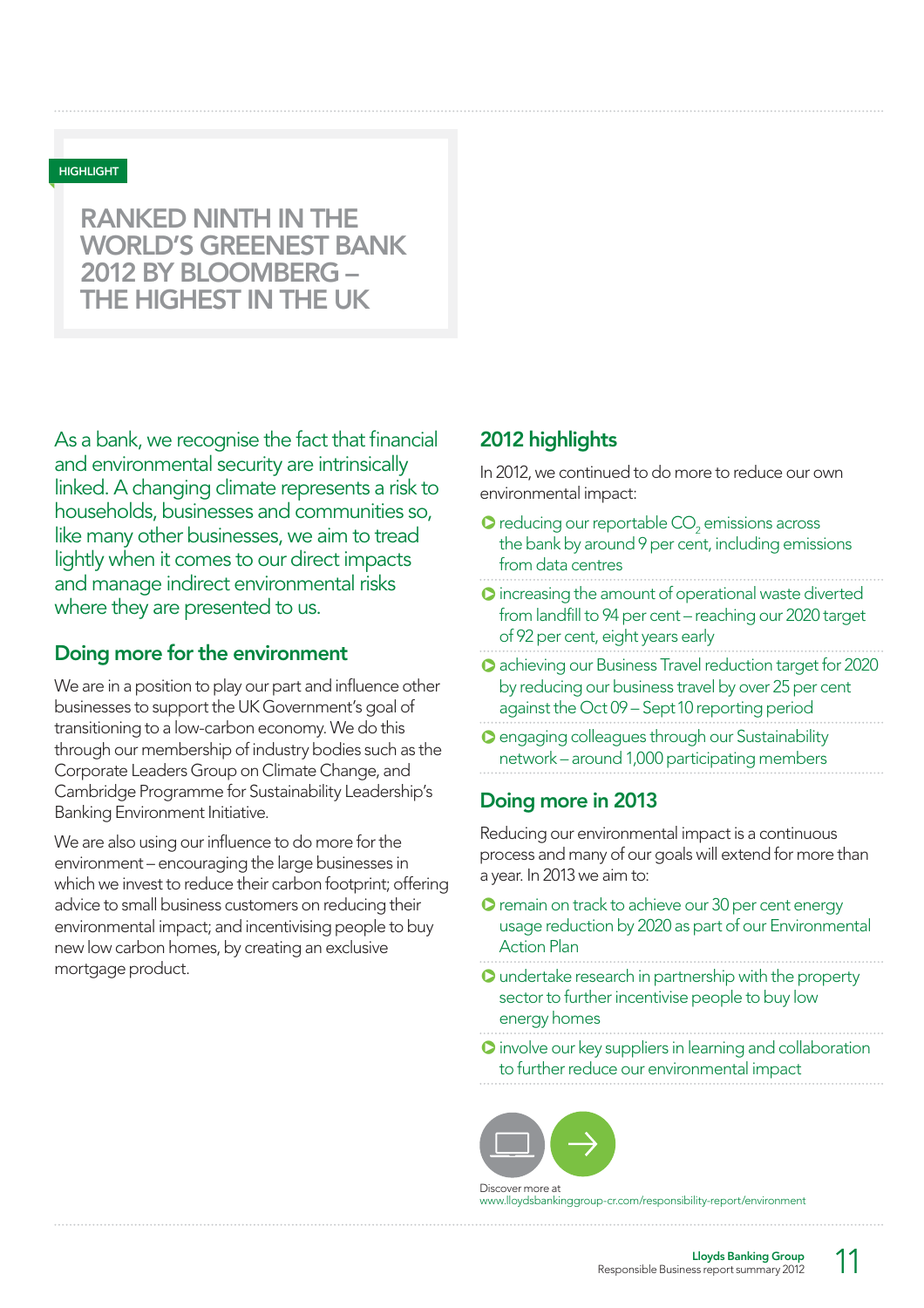# **DOING MORE FOR OUR STAKEHOLDERS**

#### **CASE STUDY**

Our Group Ambassadors for the Nations and Regions provide leadership on the Group's activities across the UK, particularly in terms of engaging key local MPs, Local Authorities and business stakeholders to benefit local communities.



Discover more at www.lloydsbankinggroup-cr.com/responsibility-report/stakeholders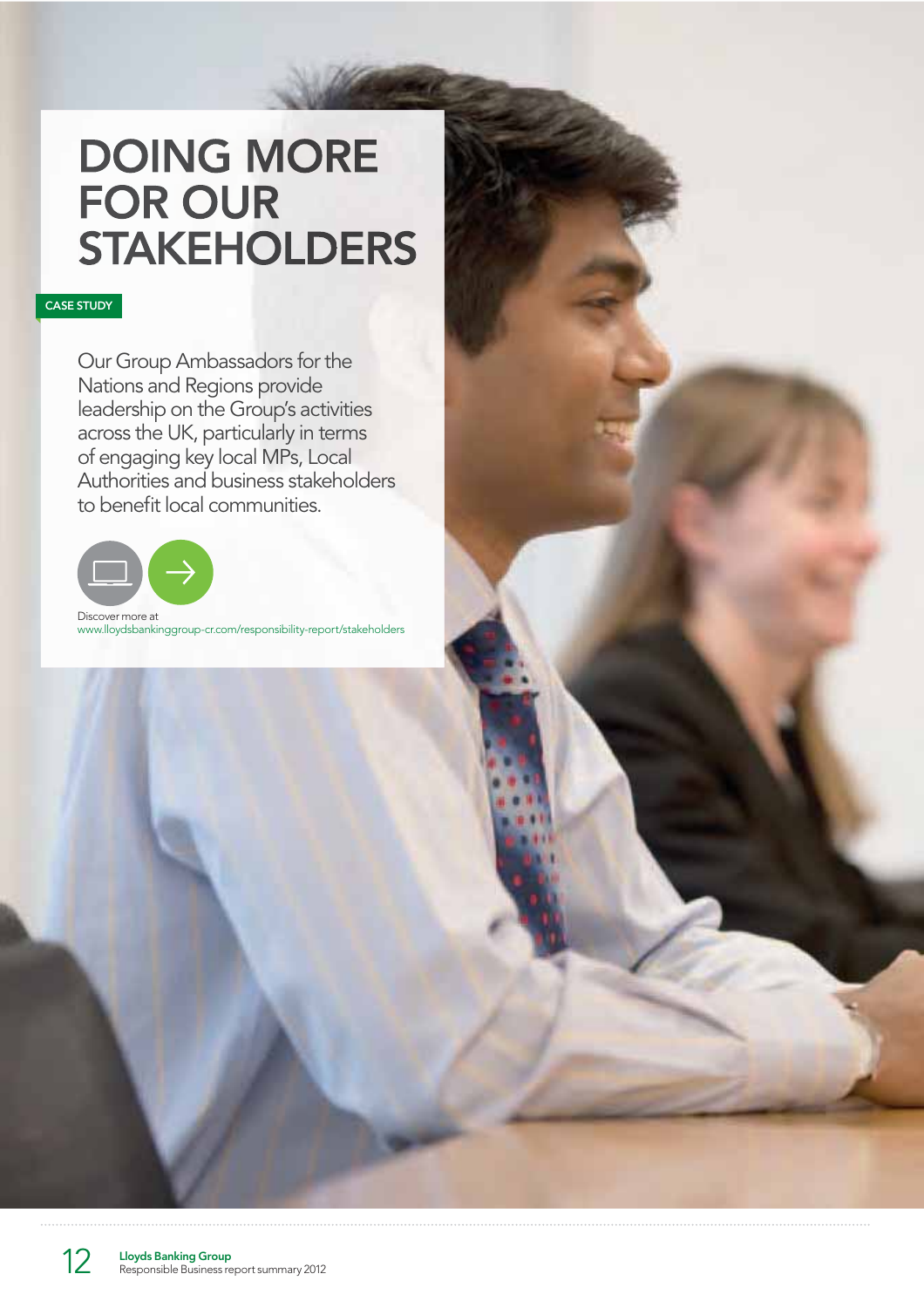**MONTHLY BEST-PRACTICE FORUMS HELD FOR OVER 200 COLLEAGUES, WHO MANAGE THE DAY-TO-DAY RELATIONSHIP WITH SUPPLIERS**

Building trusting and lasting relationships with our stakeholders is central to the success of our business. Working responsibly with our stakeholders is one of the five pillars of responsible business. Maintaining these good relationships will help us to become the best bank for customers.

## **Doing more with our stakeholders**

We operate in a constantly changing market and economic climate, and sometimes need to look outside the bank to address challenges. We need to consult with stakeholders, as experts in their area, to give us insight about the market and to critique our approach. Equally, we share our views on how we see the sector moving and changing in the future.

Across the Group, we consult and collaborate with suppliers, trade unions and others, such as industry bodies. These relationships are managed at many levels, by the business area best suited to listen and respond to their needs.

It is imperative that we work effectively and directly with the UK Government and parliamentarians to address the serious issues around the evolution of banking regulation.







FTSF4Good



## **2012 highlights**

In 2012, we developed several new relationships that progressed our responsible business work. Some highlights from across the bank included:

- **O** creating an independent stakeholder panel to shape our Responsible Business report and provide assurance\*
- **O** undertaking a review of our supply chain to explore further opportunities to embed responsible behaviours
- **C** becoming the first participant in the UK Government – Funding for Lending Scheme
- **O** sending a monthly economic insights report to all MPs

## **Doing more in 2013**

We aim to continue to build trusting and lasting relationships with our stakeholders in 2013. We have committed to:

- **O** involving more suppliers in our responsible business approach
- **O** collaborating further with government and industry bodies on our responsible business approach
- **O** meeting with investors on responsible business issues



#### Discover more at

www.lloydsbankinggroup-cr.com/responsibility-report/stakeholders \* The Stakeholder panel assurance statement is available online www.lloydsbankinggroup-cr.com/downloads/stakeholderpanel